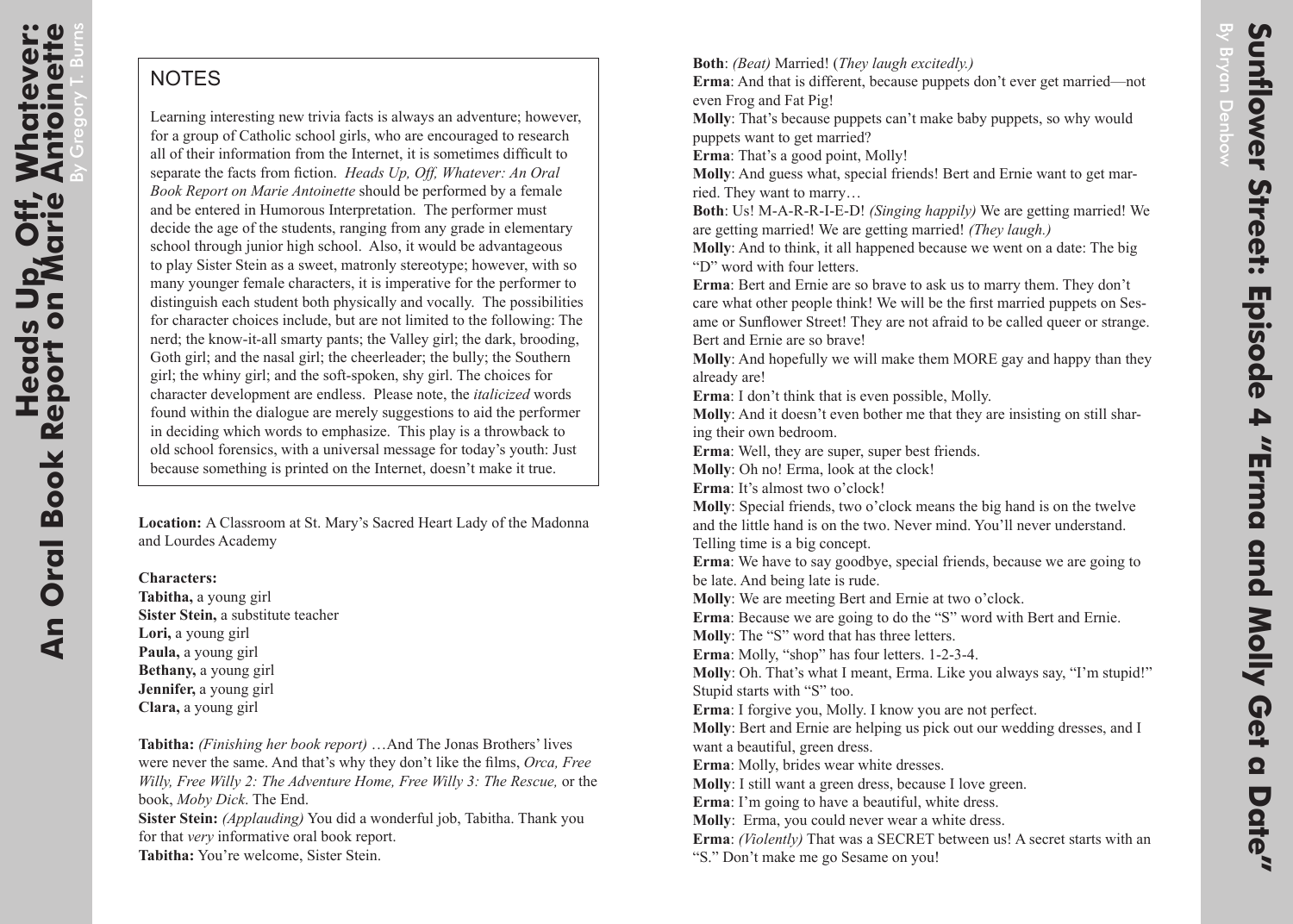**Sister Stein:** I had no idea The Jonas Brothers had all *three* been swallowed by a *whale. (Pauses to let Tabitha's book report sink in)* Girls, I can't thank you enough for these wonderful oral book reports. *(Beat)* As your permanent substitute teacher for the rest of this semester, I'm sure all of you remember—though I frequently don't—that I've never fully recovered from my chronic case of…oh, yes, *amnesia*. *(Beat)* These oral book reports are filling my brain with all *sorts* of useful information that—after the amnesia, well—I simply *forgot*. In a way, you girls have become *my* teacher, and I must say—we've certainly heard about some interesting people today, haven't we? Lori presented an oral book report titled, Miley Cyrus: Disney Princess Gone Wild.

**Lori:** Oh, and I forgot to add that Miley's behavior has had a crushing effect on her dad, Billy Ray. *(Beat)* It's given him an *Achy Breaky Heart*. **Sister Stein:** *(Sincerely)* And that breaks mine. *(Beat)* You girls have no idea how much your parents worry about all of you…*(Looking down at her list)* And Paula gave us a report she called, Harry Potter, the Silky Smooth Boy Who Likes to Smoke*. (Beat)* Are you sure all of your information is correct, Paula? I mean, come on. We're talking about Harry Potter here.

**Paula:** I'm positive, Sister Stein. The Internet said that Harry Potter was hooked on his *(Using a short 'o' on the syllable, pot)* pot-ions.

**Sister Stein:** Paula, do you think the article might have read *potions*? **Paula:** No, Sister, the word *'pot'* was at the end of a line, and then there was a *hyphen*. Then after that, it said *'ions*' at the beginning of the next line. And I also read on the Internet that you can get *hooked* on pot. So I put the two and two together. Now, I'm sure of it. Harry Potter's name has a double meaning.

**Sister Stein:** Well, I can't tell you girls how blessed I am that your principal chose to hire me after Mr. Clump's sudden departure, but the school needs a handicapable teacher to make its quota—and here I am—a substitute teacher who is now part of an exemplary school like St. Mary's Sacred Heart Lady of the Madonna and Lourdes Academy, where we pride ourselves on guiding young impressionable girls—and at the same time letting them flourish and grow with the all of the wonders of new technology. *(Checking the clock)* Oh, and our clock's not working, but I think we have time for one more presentation before lunch. Let's see. Who hasn't gone yet? *(Looking at her roll)* Bethany? Would you like to go next? **Bethany:** Sure, Sister Stein, but my oral book report's a little different. Is that okay?

**Sister Stein:** Why certainly it's all right, but how is yours different? Didn't you pick a famous person or persons?

**Bethany:** Yes, Sister Stein, but everyone else picked people in the movies or on TV or on the radio. *(Pause)* I picked Marie Antoinette.

**Sister Stein:** My goodness, you chose Marie Antoinette? That's certainly